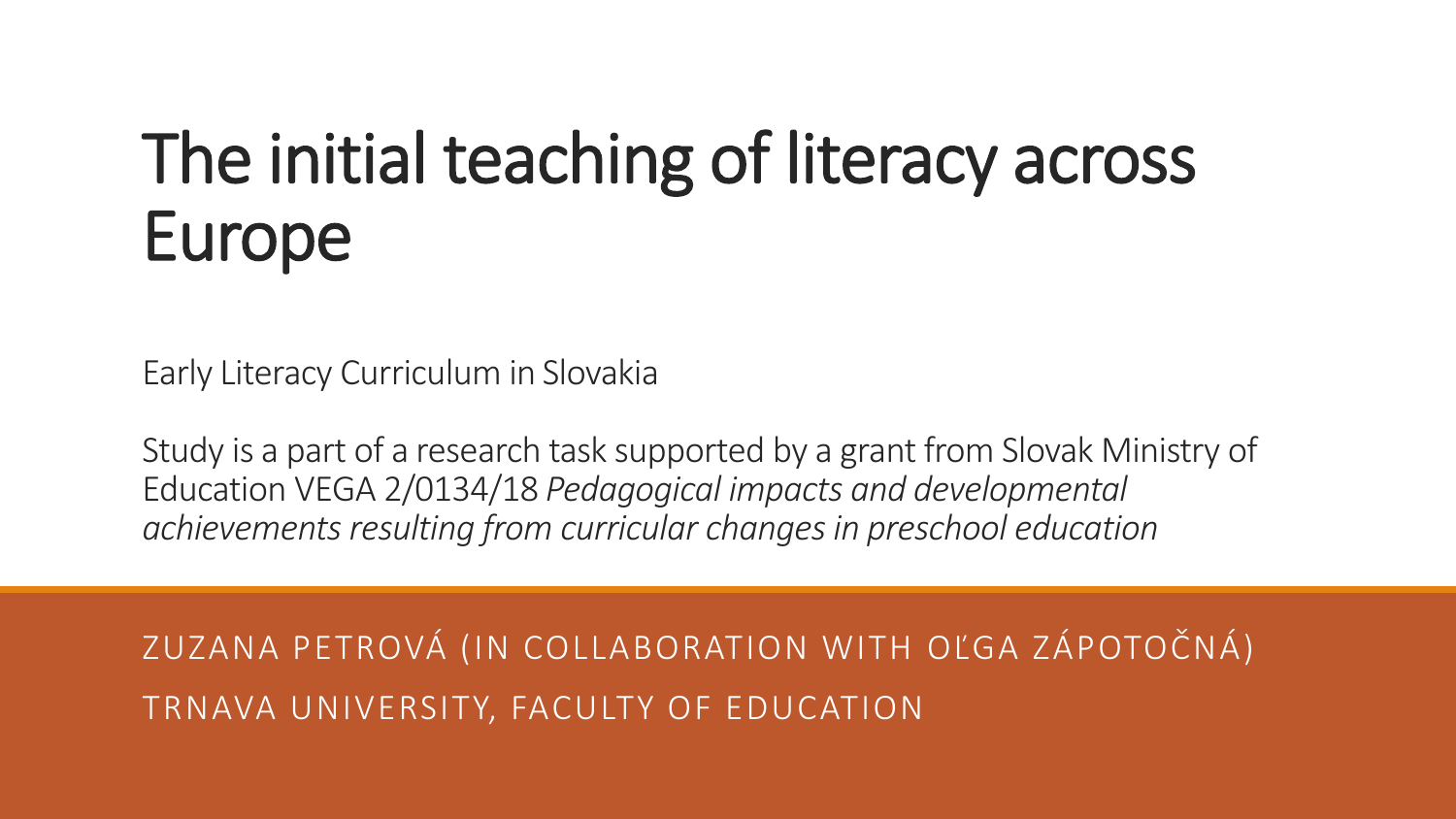## Facts to know

"Preschool" education is a non-compulsory part of Slovak education system, that provide care for children aged 3 to 6, and that existed outside the national education system until being incorporated into it in 2008.

The first preschool curriculum was published in 1965 and, notwithstanding minor changes, remained in use for over 40 years until 2008.

The centralized education policies and curriculum also shaped teachers' beliefs, and under the communist system there was little room for schools and teachers to be creative and reflective in their teaching practices.

Reading education relies mostly on phonics. As Slovak is transparent language this approach should enable to master the "technique" of reading in a short period of time to focus of reading comprehension and literacy skills. Although, the proportion of young people who lack the basic reading skills required for further learning is growing, with the most recent data indicating it is 32.1% (OECD, 2016).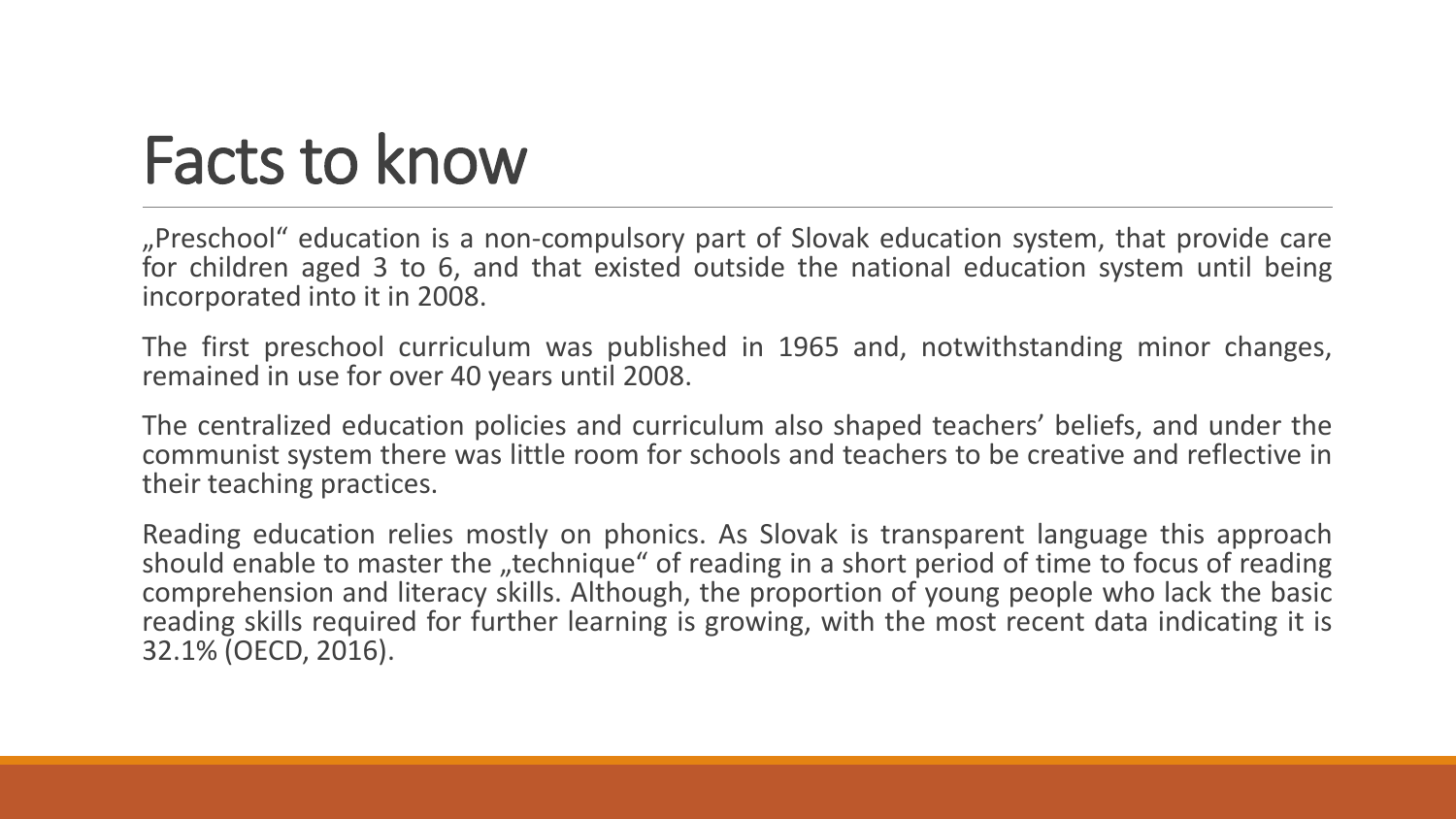## Theoretical and empirical background of the "NEW" LITERACY CURRICULUM

Literacy education emphasizing "literacy practices" and "literacy events" instead of "reading and writing instruction" (Street, 1997).

Piagetian (cognitive-constructivist) perspective, and Ferreiro's (2003) psychogenetic theory of literacy development.

Emerging literacy with the idea that a literacy-rich environment provides children with opportunities and reasons to explore print and writing through spontaneous cognitive activity, leading to the gradual acquisition of literacy (Black & Ammon, 1992)

Vygotskian perspective, a learning approach based on the socially mediated construction of knowledge through interaction with adults in dialogue and discussion that goes beyond the child's existing capabilities.

Anne van Kleeck´s model used as an conceptual framework for the LaC section.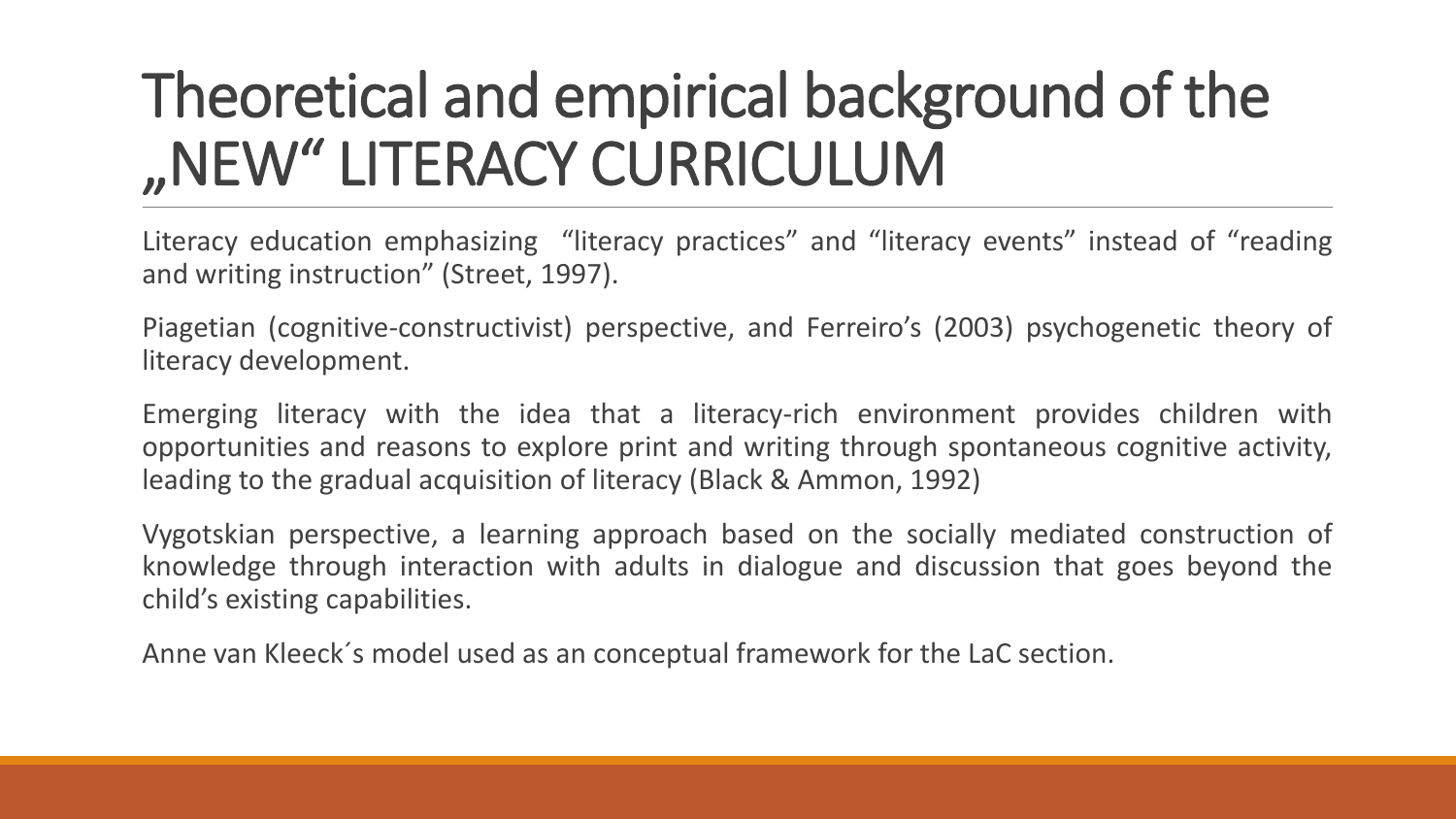## Language and Communication SECTION in the new national curriculum

**The primary aim** is to develop the child's communicative competences at all language levels, making use of the development potential of the written word, that are an important foundation for learning at subsequent education levels.

Use of a wide range of texts from different genres of children's literature with various important functions is suggested:

- They are a source of rich language experiences that enable children to **develop the spoken language and communication skills**, and stimulate all areas of language development – vocabulary and syntax, the appropriate use of grammar, standard language and socially appropriate forms of expression.
- It is a rich **source of linguistic knowledge**, helps develop all the key developmental foundations of literacy (develops listening and reading comprehension, understanding of the meaning and function of the written word, awareness of the relationship between spoken and written forms of language) in terms of both content and form.
- It is an important source of **positive experiences**, motivates and promotes interest in and a relationship with the written culture, education and learning.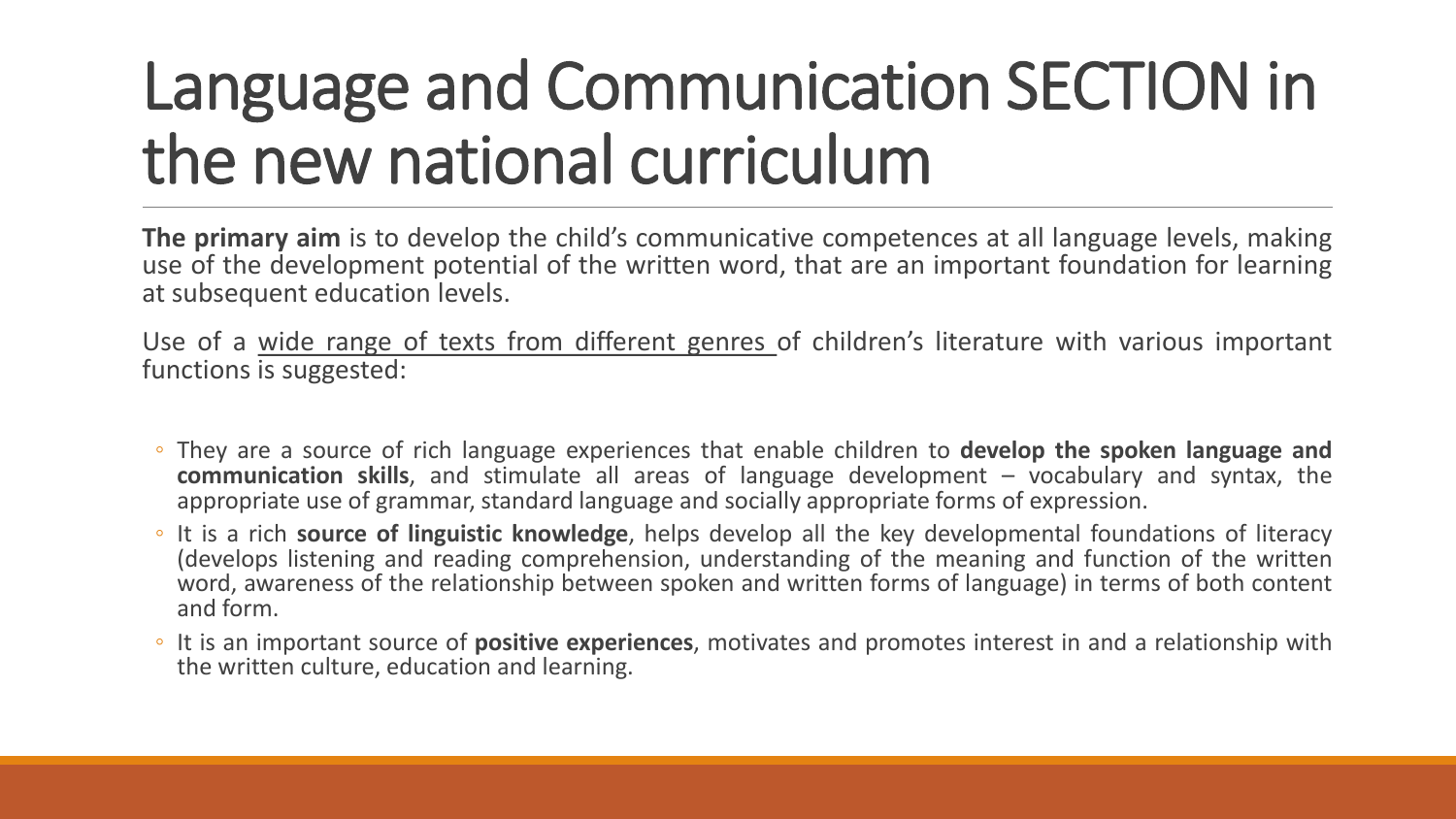### Language and Communication SECTION in the new national curriculum\_overviewof the conception

| I. Spoken Language          | <b>Communication conventions</b><br>$\bullet$<br><b>Articulation and pronunciation</b><br>$\bullet$<br><b>Grammar and standard language</b><br>$\bullet$ |                                                                                                                                                                                                                                                      |
|-----------------------------|----------------------------------------------------------------------------------------------------------------------------------------------------------|------------------------------------------------------------------------------------------------------------------------------------------------------------------------------------------------------------------------------------------------------|
| <b>II. Written Language</b> | 1. Understanding the Meaning and Use of<br><b>Written Language</b>                                                                                       | Exploring the functions of the written language<br>Understanding the explicit meaning of the text -<br>vocabulary<br>Understanding the implicit meaning of the text<br>Exploring literature genres, figurative language<br>and narrative conventions |
|                             | 2. Exploring and Understanding the Formal<br><b>Features of Written Language</b>                                                                         | Concepts about print and exploring print<br>conventions<br>Phonological processes and phonemic awareness<br>Graphomotor skills required for writing                                                                                                  |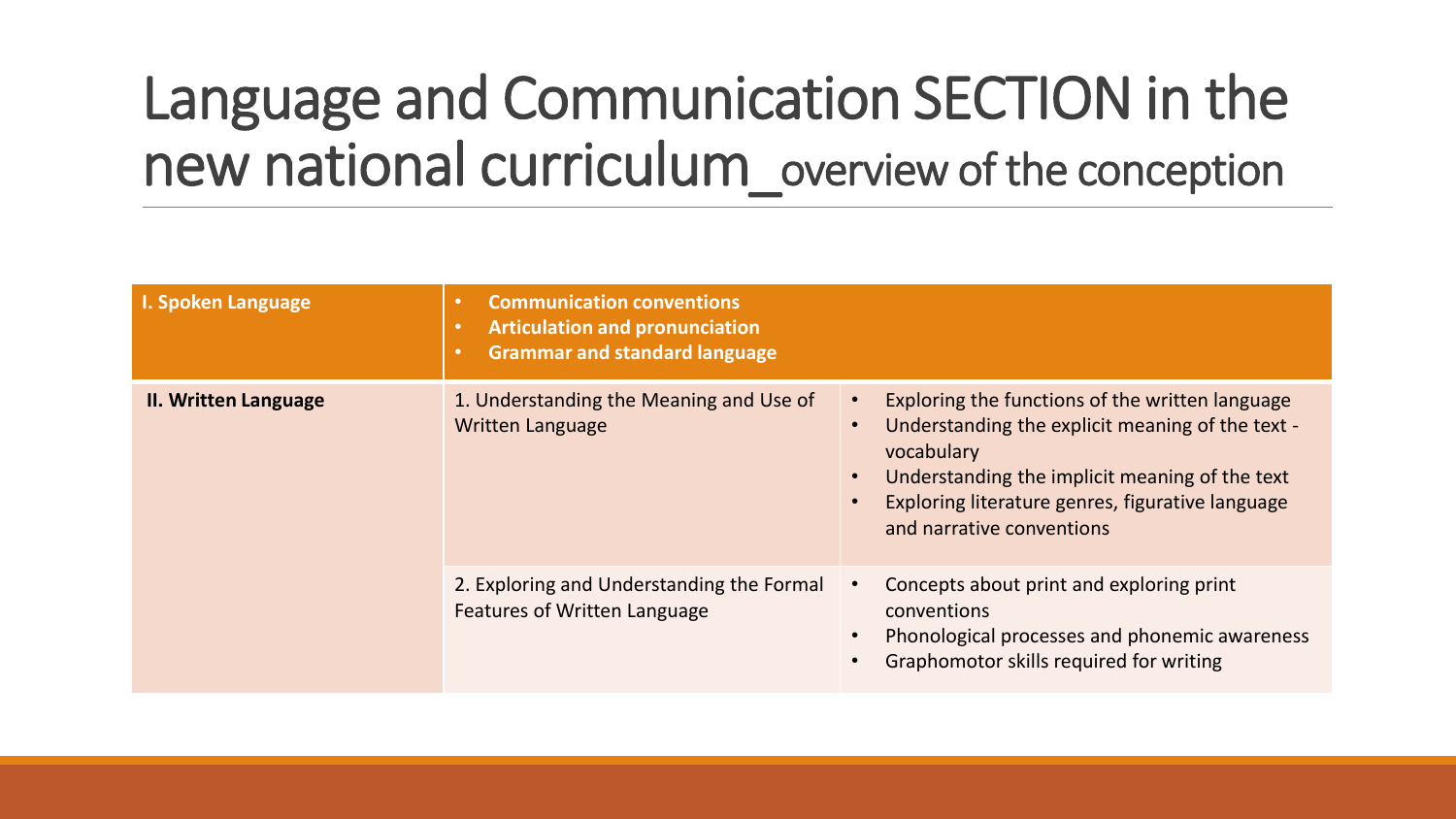#### Language and Communication SECTION in the new national curriculum\_example of the structure

#### **2.1 UNDERSTANDING THE CONTENT, MEANING AND FUNCTION OF THE WRITTEN WORD (WRITING) 2.1.1 Exploring the function of the written word (writing)**

| <b>Performance</b><br>standards                                                                                 | <b>Content standards</b>                                                                                                                                                                                                                                                                                                                                                                                                                                                                                                                                                                                                                                                                | <b>Evaluation questions</b>                                                                                                                                                                                                                                                                                                                                                             |
|-----------------------------------------------------------------------------------------------------------------|-----------------------------------------------------------------------------------------------------------------------------------------------------------------------------------------------------------------------------------------------------------------------------------------------------------------------------------------------------------------------------------------------------------------------------------------------------------------------------------------------------------------------------------------------------------------------------------------------------------------------------------------------------------------------------------------|-----------------------------------------------------------------------------------------------------------------------------------------------------------------------------------------------------------------------------------------------------------------------------------------------------------------------------------------------------------------------------------------|
| Can explain in<br>simple terms why<br>the written word<br>(writing) is<br>important and give<br>basic examples. | Through the use of a variety of genres and by incorporating them<br>into educational activities the teacher will demonstrate the function<br>of the written word so the child is aware the written word:<br>- facilitates communication (over and above spoken language) in the<br>absence of the addressee,<br>- is a source of knowledge and information<br>- is a source of enjoyment (emotions, experiences, fantasy) and a<br>means of expression,<br>- has many practical uses (e.g. is an additional and easier way of<br>remembering information, provides a means of managing one's own<br>activities and those of others, provides information about practical<br>activities. | Is the child interested in using and<br>making an effort to use the written<br>word?<br>In which situations and for what<br>purposes?<br>Is s/he interested in 'writing' to others?<br>Does s/he want to 'write' to someone?<br>Does the child attempt to formulate<br>simple messages?<br>Does the child try to find the answers to<br>questions in books that interest him or<br>her? |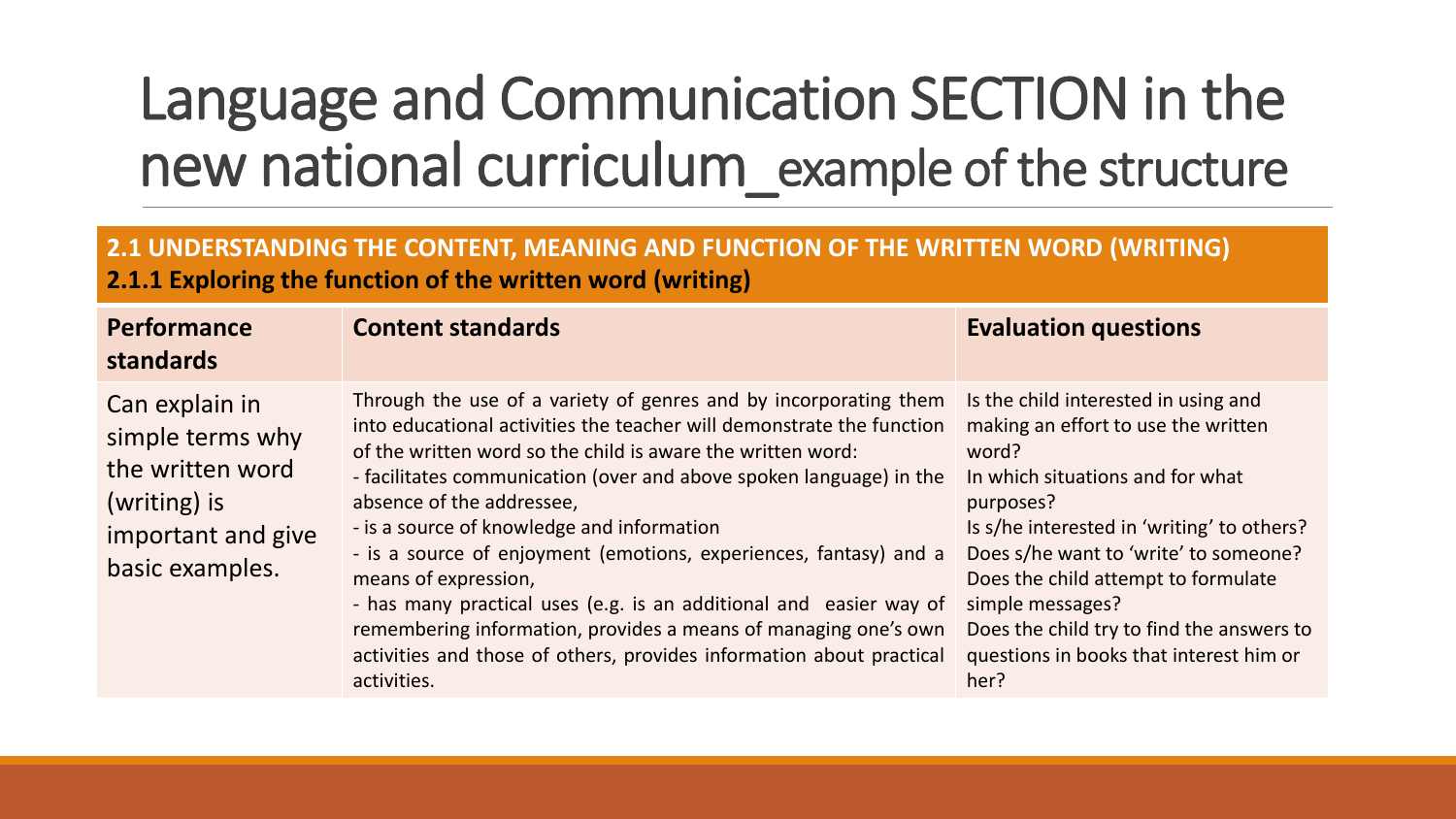## RECEPTION OF THE "NEW" NATIONAL CURRICULUM

Work on national curriculum started in 2012, coordinated by State Pedagogical Institute, document came into force in September 2016

During the process 3 ministers of education left their office, what in each time resulting into a new cycle of reviewing process.

Institutions involved in education policy: State School Inspection (SSI) and Centre of Teaching Methods (MPC) and both two teachers´ associations, the Society for Preschool Education (SPV) and Slovak branch of the World Organization for Early Childhood Education and Care (OMEP), and also teachers were invited to take part in the review.

Statements of all of them collected during the process of reviewing the curriculum were analysed and used in revising the document and preparing the conception for in-service teachers training.